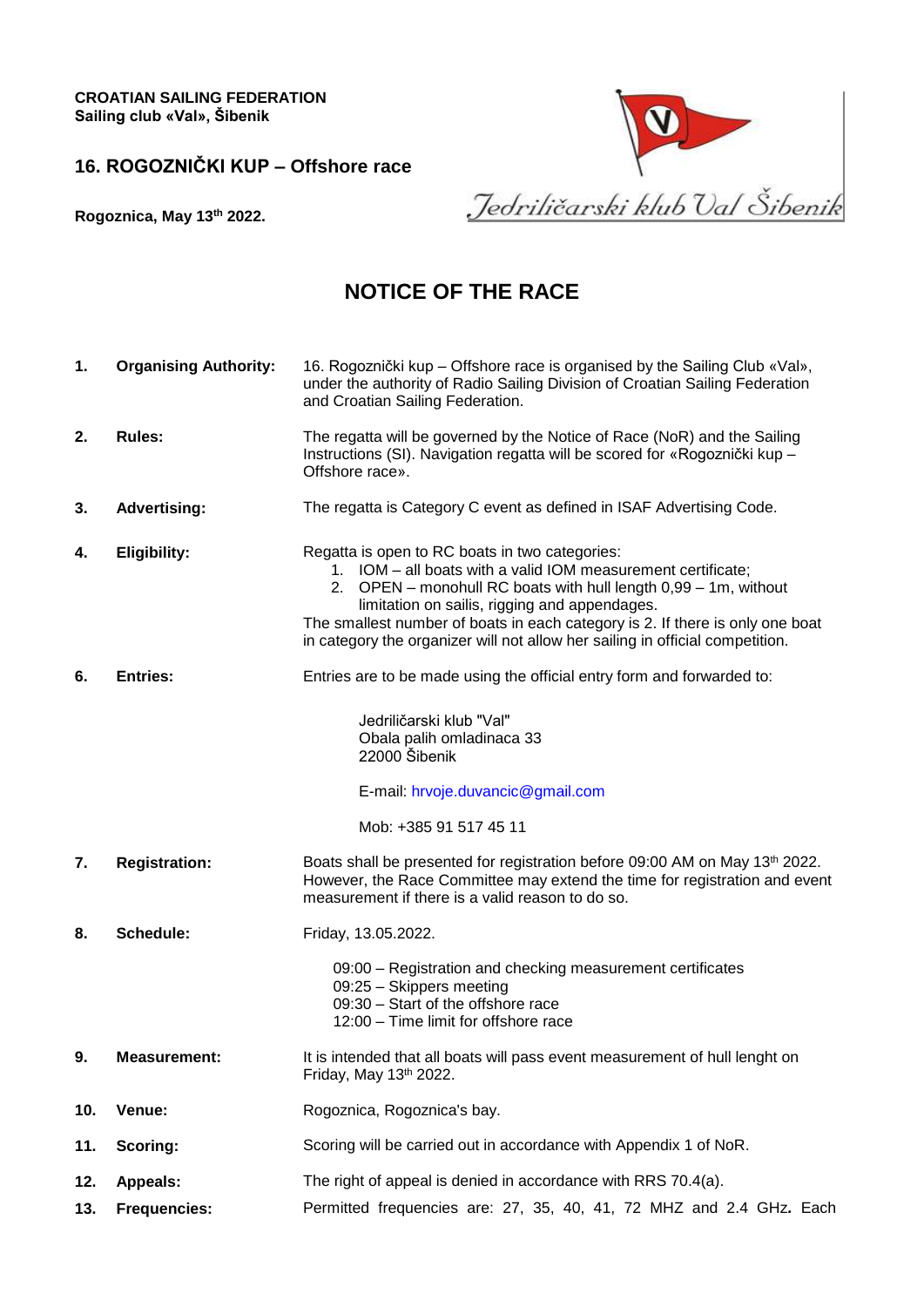|     |                | competitor is required to have a minimum of two frequencies available.                                                                                                                                                                                                                                                                                                                                                                                                                                                                                                                                                                                                                                                                                                                                                                                                                                 |
|-----|----------------|--------------------------------------------------------------------------------------------------------------------------------------------------------------------------------------------------------------------------------------------------------------------------------------------------------------------------------------------------------------------------------------------------------------------------------------------------------------------------------------------------------------------------------------------------------------------------------------------------------------------------------------------------------------------------------------------------------------------------------------------------------------------------------------------------------------------------------------------------------------------------------------------------------|
| 14. | <b>Prizes:</b> | Transitional prize will be awarded to the best competitor in coastal fleet race<br>in IOM category and the best in OPEN category will receive special prize.                                                                                                                                                                                                                                                                                                                                                                                                                                                                                                                                                                                                                                                                                                                                           |
| 15. | Media rights:  | Competitors, owners of the boats and their guests are giving all rights for<br>using pictures and videos of persons and boats during the regatta in medias,<br>incuding comercials, press materials and all other promoting activities and<br>press releasses.                                                                                                                                                                                                                                                                                                                                                                                                                                                                                                                                                                                                                                         |
| 16. | Liability:     | All those entering or taking part in this regatta do so at their own risk and<br>responsibility.<br>Sailing Club "Val" and any other parties involved in the organisation of this<br>event disclaim: any and every responsibility whatsoever for loss, damage,<br>injury or inconvenience that might occur to persons and goods, both ashore<br>and on the water as a consequence of entering or participating in the regatta<br>covered by this Notice of Race. At all times the responsibility for the safety of<br>their boat and themselves including the decision to participate or continue<br>shall rest with the competitors. By entering the event it is deemed that you<br>accept these conditions.<br>Competitors are advised to ensure that they have adequate personal<br>insurance that provides cover for public liability and their possible injury in the<br>country of this regatta. |

In Šibenik, December 12<sup>th</sup> 2021. **In Sibenix, December 12<sup>th</sup> 2021**.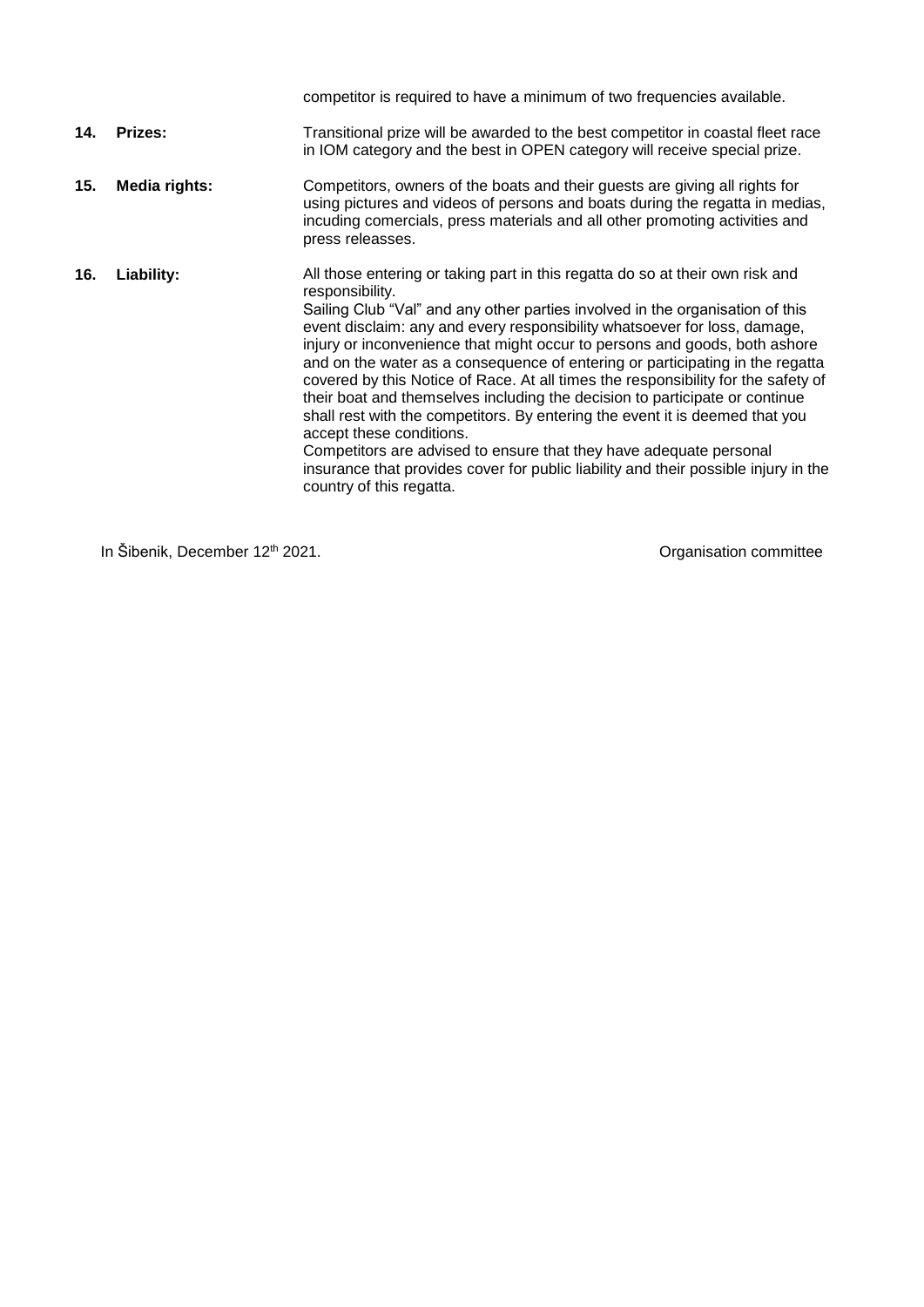**APPENDIX 1:**